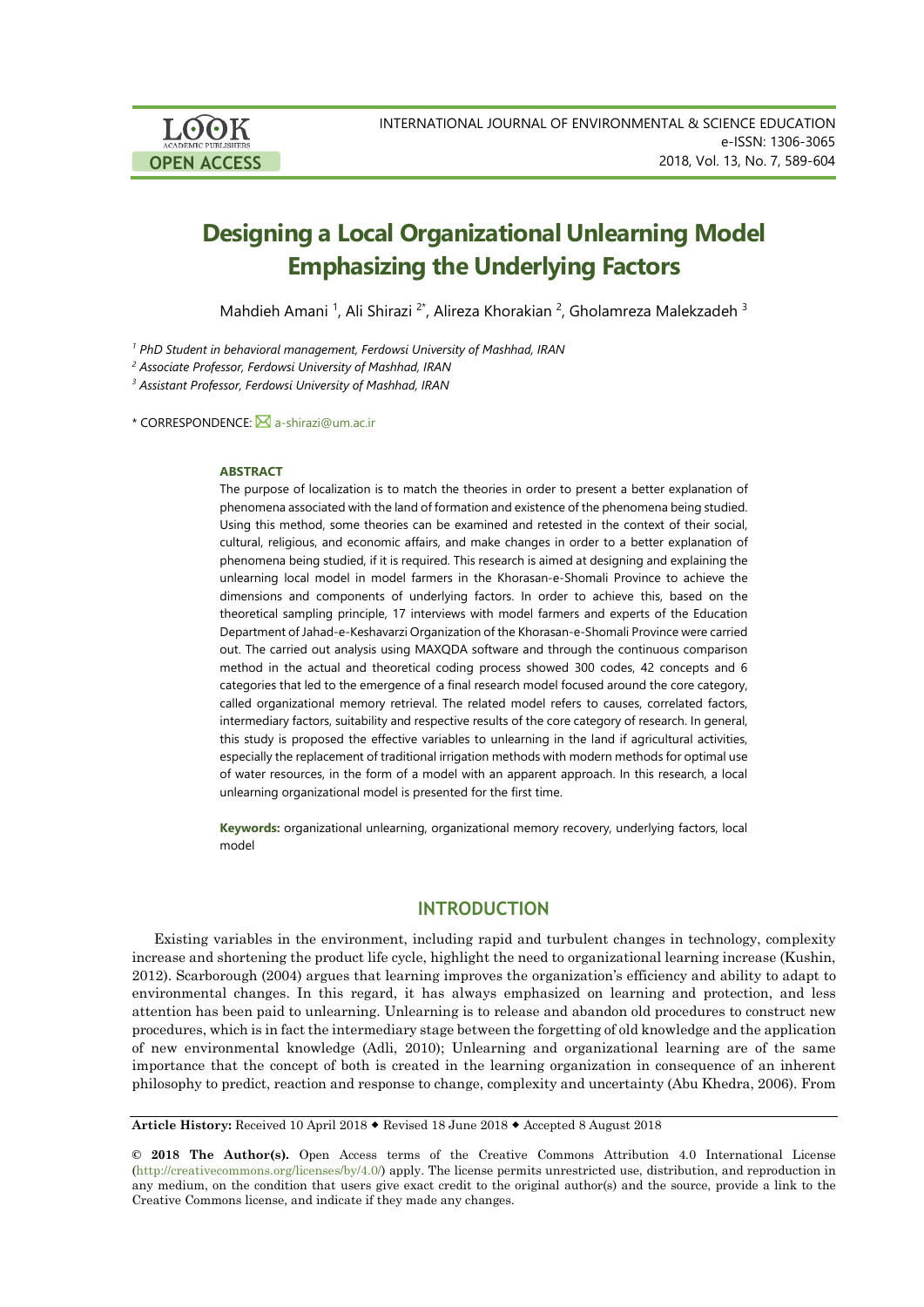a theoretical perspective, there have been many studies in organizational learning, but few have looked at it from an unlearning perspective. Nerroum and Starbuck (1984) state that before organizations try to get new ideas, they should first forget the old ideas as soon as they discover their inefficiencies; therefore, the organizations unlearning has a special role in their better performance (Wang, 2011). On the other hand, the inability in organizational unlearning is a great weakness of many organizations, because they may spend a lot of capital to improve their previous success because of the role of old beliefs and practices (Akgan, 2006). Therefore, the use of unlearning process and techniques plays an important role in adapting organizations to environmental conditions. Perhaps most of the management challenges in organizations, rather than addressing learning management, are the understanding of unlearning management (Holan, 2004). The public sector and the administrative system of a country are among the important platforms for growth and development and are the main means of government activities and duties implementation. Hence, the ineffectiveness of this sector has many problems for a society. Over the past three decades, due to numerous economic and administrative problems, the government has always faced major challenges in various lands (Abavi et al., 2012). In this regard, Rahnavard (2008) emphasizing on the lack of performance of government agencies states that if these organizations showed a better performance in different sub-sectors such as agriculture, the existing gap between the performance of public sector organizations in Iran and successful government organizations in other countries would not be this much. According to existing statistics, the performance of government organizations and companies in Iran is too low and their resource lost is about 5- 12% of GDP (Nikoo Eqbal, 2010). In the meantime, public active organizations in the agricultural sector, especially the Jahad-e-Keshavarzi Organization, are not well-positioned based on various reasons, and their performance is below the quantitative targets set out in development plans (Rezaei et al., 2014). In such circumstances, it is necessary to examine the current status and identify the main factors affecting them in order to improve the performance of these organizations (Kusha Zadeh et al., 2012). Statistics and evidence also indicate that the Jahad-e-Keshavarzi as a ministry has the required capacity to take advantage of organizational unlearning. Evidence of this is the existence of objective and specific processes that make it easier to understand the unlearning theory. For example, drop by drop irrigation philosophy is a way to optimize the use of water in the agricultural sector, which its similarity can be seen in organizational unlearning philosophy; because the goal of both is to eliminate inefficient cases to create more efficiency. On the other hand, water crisis has threatened all parts of the globe, especially in the last few decades, as the global water crisis is considered one of the main challenges of the 21st century (the American Public Health Association, 2008). According to studies carried out by the International Organization for Water Management, Iran ranked 14 among the 116 countries in terms of water crisis, which indicates the inappropriate condition of Iranian water resources. According to Bakhshandeh (2009), one of the most important factors causing water crisis in Iran is the continuation of traditional management in the agricultural sector. According to Rahimi (2000), one of the most important strategies to prevent the water crisis is the creation of new and efficient methods in water use, especially in agricultural and industrial sectors. Khorasan-e-Shomali is among the leading provinces of the country in drought and its consequences so that the average rainfall in the summer of 2016 in this province was of 11.6 mm, which is 57 percent of the same period in comparison to last year and 40% reduction in rainfall in comparison to long-term average (Fakhr Hashemian, 2016). Therefore, experts believe that the implementation of new irrigation projects in the agricultural land of this province is necessary and due to the drought phenomenon and water crisis, the process of irrigation of agricultural lands in this province needs to be changed from traditional to modern. To realize this, we can address to unlearning the traditional methods of irrigation to the farmers. If no unlearning occur among the farmers and they continue their traditional irrigation methods, we will face famine in the not-too-far future, as more than 90 percent of the surface and underground water is used in agriculture. In unlearning process, farmers abandon traditional methods such as flooding and come to optimized methods such as droplets and rain. In fact, the farmer will be aware of the benefits of modern methods and realize the detrimental effects of traditional methods. This awareness, given the large amount of water used in agriculture in the country, can have a significant effect on the rescue of future generations from drought. This process might be occurred in Individual and organizational dimensions. Unlearning is a continuous change that empowers individuals and organizations to adapt to the environment and development of new skills. Moving in the unlearning curve is intentional and requires the reorganization and the purging of old procedures; in this process, it is necessary to escape from what is no longer useful and to stop thinking and creating a clean mindset for new learning (Adli, 2010). Therefore, the present study attempts to explain the local model of organizational unlearning through the use of the apparent methodology in data base theory. The purpose of the localization is to adapt theories and models to study the phenomena associated with the formation and existential nature of the phenomenon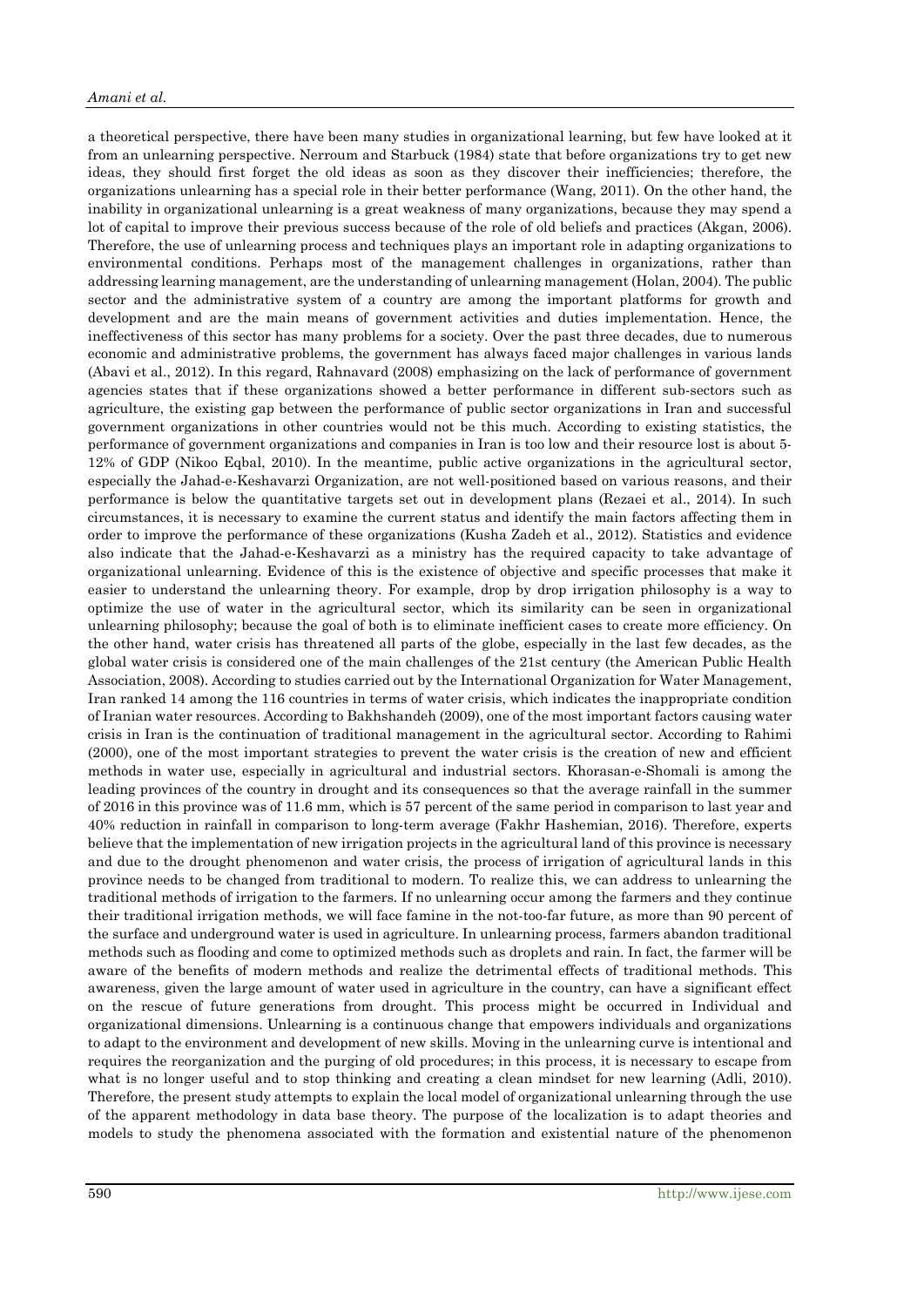studied. Using this method, some theories can be examined in their social, cultural, climatic and economic context, and apply the required changes in order to a better explanation of the phenomena. Examples of research that are generally related to the research topic are as follows.

With the study of literature and research into unlearning and considering the factors affecting individual and organizational levels, Windkench and Dellahigh (2004) provided a model for unlearning. Based on this model, several factors at the individual and organizational levels are effective in unlearning and learning in parallel. At the individual level, the components of explicit knowledge, implicit knowledge, and reference frameworks influence unlearning and learning, and at the organizational level, the components of stagnant knowledge, organizational memory, and organizational culture are factors that influence organizational learning and unlearning. Akgan et al. (2007) point to unlearning role in the production of a new product in their research, given the turbulent environment around the organization. The research was conducted in technology-based companies in the north of the United States. They came to the conclusion that the turbulent environment had an impact on the team's unlearning. Team unlearning stimulates team initiative and team initiative has a positive impact on the success of a new product through the use of knowledge gained through unlearning and team initiative. In 2008, Becker developed one of the unlearning-based models. He also extracted the factors influencing unlearning through factor analysis and other statistical techniques in a model. He showed in his model that the multiplicity of individual components is of its high importance in the process at the individual level. There are individual inertia, emotions and expectations, positive experiences and unofficial support, understanding the need for change and assessment of the new method in components of the past positive view, and at the organizational level, there are two components of organizational history and organizational support and retraining. Becker (2010), in his research on facilitating unlearning while application of new technology, addressed to the use of Australian energy industry. The results of the research showed that there are some factors that contribute immensely to the unlearning process during change. These include understanding the need for change, the level of education and organizational support, the assessment of change, positive experiences and informal support are the background of the organization to change the feelings and expectations of individuals from change. Wong et al. (2012) point out in their research, "Organizational unlearning of the learning", state that organizational unlearning and learning processes are very important in Australian construction projects. The results of this study show that unlearning, which is one of the important aspects of organizational forgetting, has a positive effect on the relationship between these two components. Yang et al. (2014), in their research titled "How unlearning-based affects innovation?" examined the impact of organizational unlearning dimensions on innovations in telecommunications industries. The results of the research showed that unlearning has a positive impact on organizational innovation.

## **RESEARCH METHODOLOGY**

To analyze the findings of this research, the methodology of the fundamental data theory was used. The fundamental data theory is exploited from a variety of angles, most notably the following: 1. Straussian or systematic approach 2. Glaserian or emergent approach 3. Constructivist approach. Among these three approaches, the present research has followed the emerging approach, since the emerging or Glaserian approach offers wider and varied patterns for data integration. This approach, instead of imposing the theory to data, consults the details of the data, so the Glaserian approach gives the researcher more scope (Glaser, 1978). The statistical population of this research is the experts of Jahad-e-Keshavarzi who can provide useful information in the land of unlearning the traditional methods of irrigation. These experts included model farmers from the northern province of Khorasan in the last 10 years (whom were chosen due to use of optimized irrigation methods) as well as experts in the Jahad-e-Keshavarzi in the northern Khorasan province working in the education sector who are responsible for training and promoting new irrigation methods. Among these experts, 17 people are interviewed based on targeted sampling to reach the theoretical saturation. It should be noted that due to the openness of the interviews using the continuous comparison method in the coding process, the code was analyzed by breaking the data from the empirical level so that he groups the data into code that becomes the final model (Glazer, 1978). In the present study, with the studies on the relationship of concept, it seems that 6th family of 18 families in the Glaserian approach bestows the possibility of combining categories around the core category with the title of organizational memory and defines the final model of research. In the following, each element of the model will be described after the description of the axial category. The following figure shows the research model.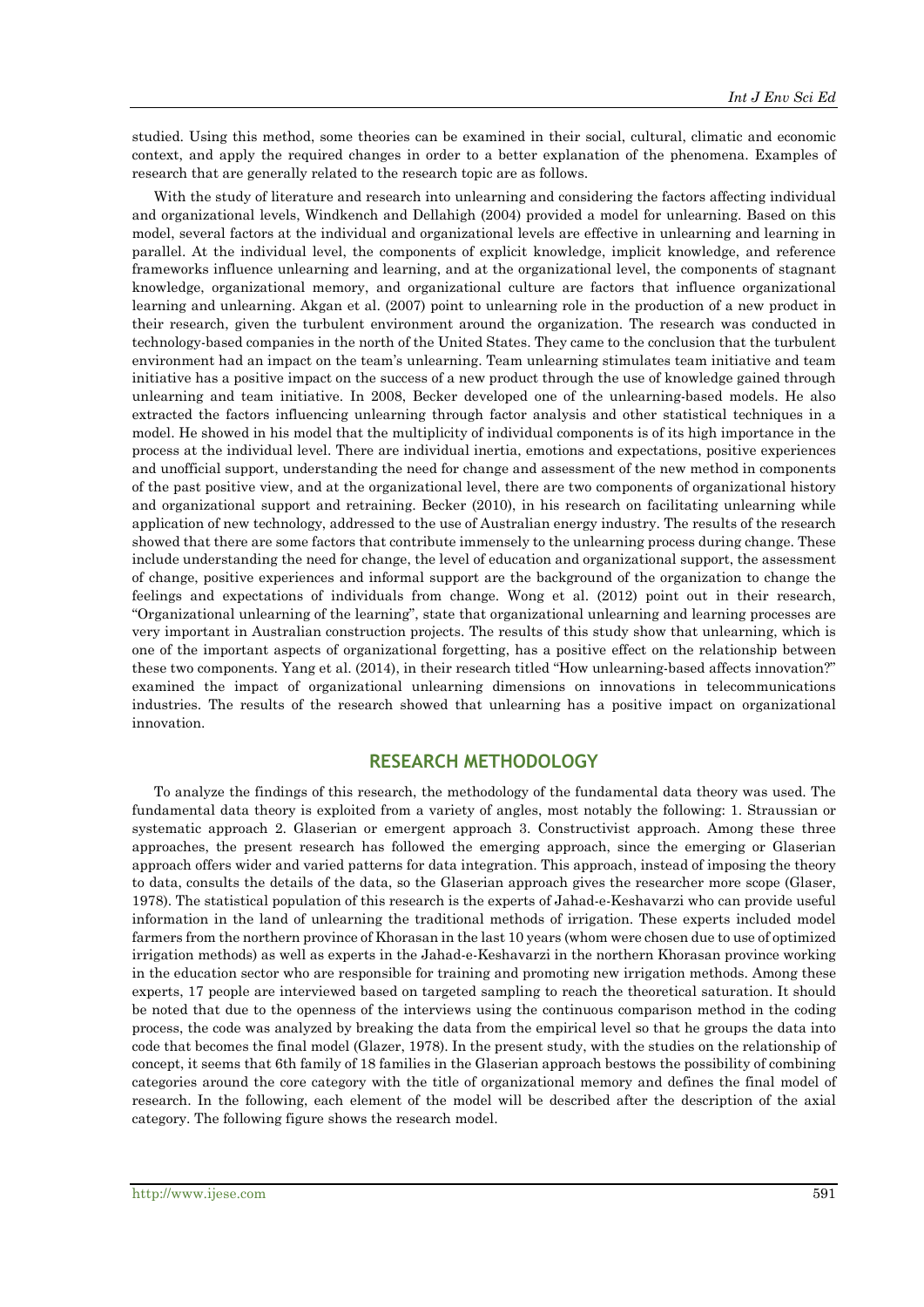#### *Amani et al.*



**Figure 1.** Result model from the research

# **FINDINGS**

As mentioned in the model, the core category of research was named as the recreation of organizational memory. In fact, this is the process of removing old patterns by identifying old knowledge and behavior, criticizing and reviewing it, and choosing the appropriate action to deal with it. It is a very important point to note that in the emergent approach, if the core category of a research is a process, we call it a basic social process. Thus, according to the model derived from the research, the core category is a basic social process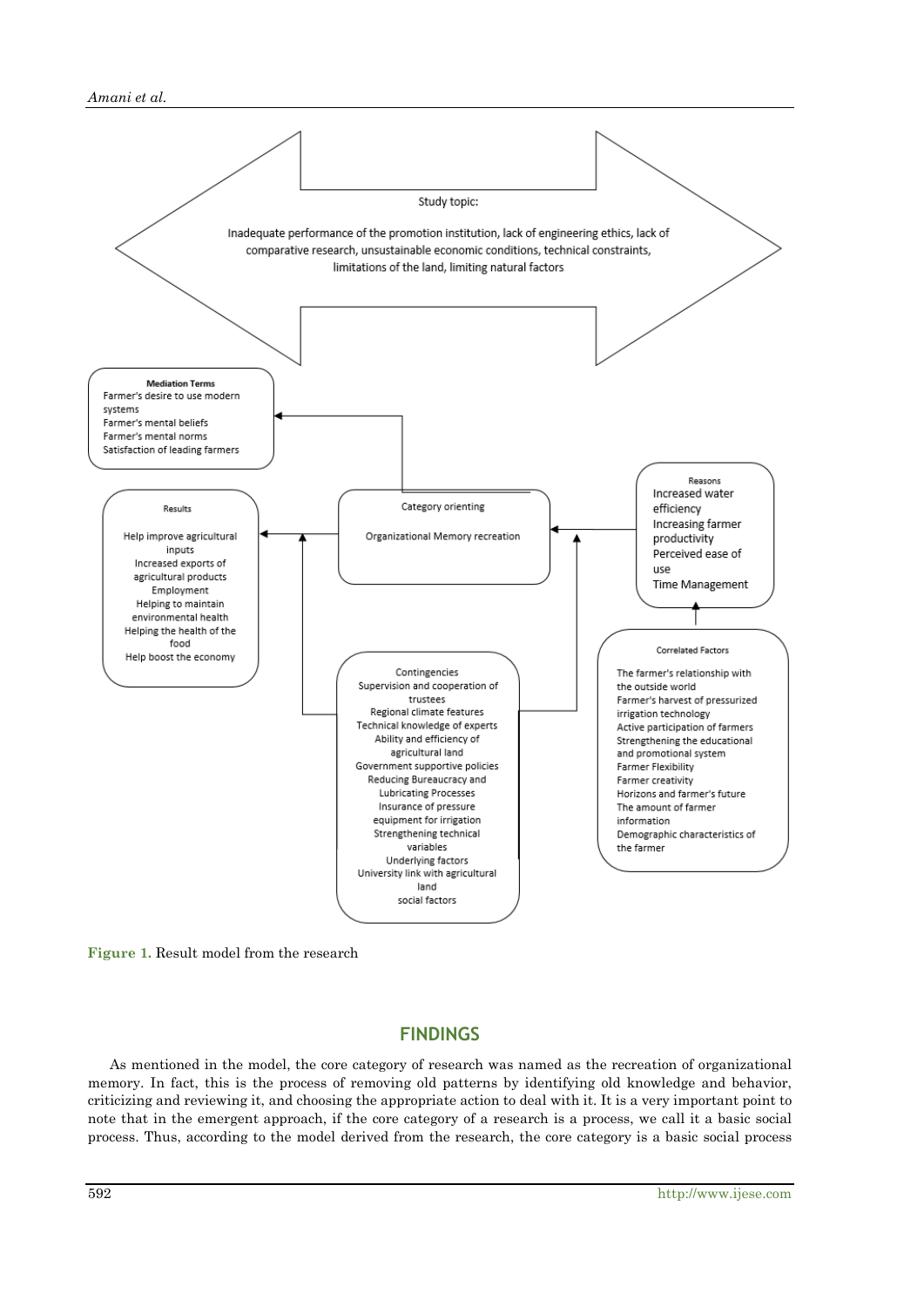because considering the model, time sequence is evident. In fact, based on the model of theoretical coding in this research, the core category of research was called "organizational memory retrieval", which is a basic social process.

Now we are going to explain each element of the model.

#### **Causes**

The first C in the 6 C family refers to the first word of "Causes". The causes reflect the reasons and explanations for the occurrence of the core category. The data encoding in the selective coding stage indicated that the farmers basically pay attention to the retrieving the organizational memory that actually points to replacement of traditional methods of irrigation with modern methods due to four reasons:

#### *Increased water efficiency*

In general, the water utilization efficiency is the relationship between the actual volume of water used for a particular consumption and the volume of water transferred or taken from the source of water. Therefore, the efficiency is a suitable indicator for evaluating the performance of transmission paths in irrigation networks or the agricultural land to the farm entrance (Heidari, 2001). For example, one farmer stated: "With a given amount of water I can irrigate one-hectare using irrigation method and two-hectare by the flooding method."

## *Increased farmer productivity*

Agricultural productivity is one of the most important factors for sustainable development, which is generally not economical in developing countries such as Iran, despite agricultural potentiality due to low productivity. One of the most important sources of agriculture is water that according to the signs of drought and the decrease in rainfall in recent years has become more important than ever. Using pressurized irrigation systems causes the harvest per hectare more than traditional methods. For example, when farmers were asked if the new methods of irrigation influence the amount of crop they harvest, nearly all of them replied: "Certainly we have taken more products in the new methods of irrigation. At one point, one of the reasons that made us use this system was that we saw the farmers who used it, harvest more. We sometimes doubled or tripled in some products."

#### *Perceived ease of use*

In fact it is referred to farmers' perceive from simplicity of the irrigation process under pressure. What is expected of irrigation mechanized systems rather than traditional methods, is to reduce water consumption on condition of no reduction in productivity. Of course, the strong dependence of mechanized systems on manpower for continuous monitoring of the operation of tools and equipment on the one hand, errors caused by the operator's wrong action or delayed action on the other, have reduced productivity, and the effect of these parameters have been more than ever with the development of the network water supply and diversification of irrigation equipment. The results of researches and studies have focused on the fact that by carrying out automation of pressurized irrigation systems, which is the installation of hardware and software, the above restrictions are eliminated and the possibility of improving water consumption and upgrading the level of irrigation efficiency is provided. One of the farmers said: "In traditional irrigation methods, many of us had to go to the land to irrigate and each of us had a duty, but now everything is related to a button. We press the pump button and the water automatically enters the ground. In fact it does not require any special skills. "

#### *Time management*

Time management is the process of organizing and scheduling how to allocate time between specific activities. Time management makes things more accurate, not hard-core. Therefore, less time is taken up with more tasks, even when there is little time. However, if the person cannot manage the time, it will not be effective. Using pressure irrigation systems, farmer can have a better time managed. In this case, one of the farmers said: "Since we had water only in some hours in the tradition irrigation method, we had to be on the land at a certain time so that our turning point would not be lost. Many times, I had to go to work with workers on the land at 3 am."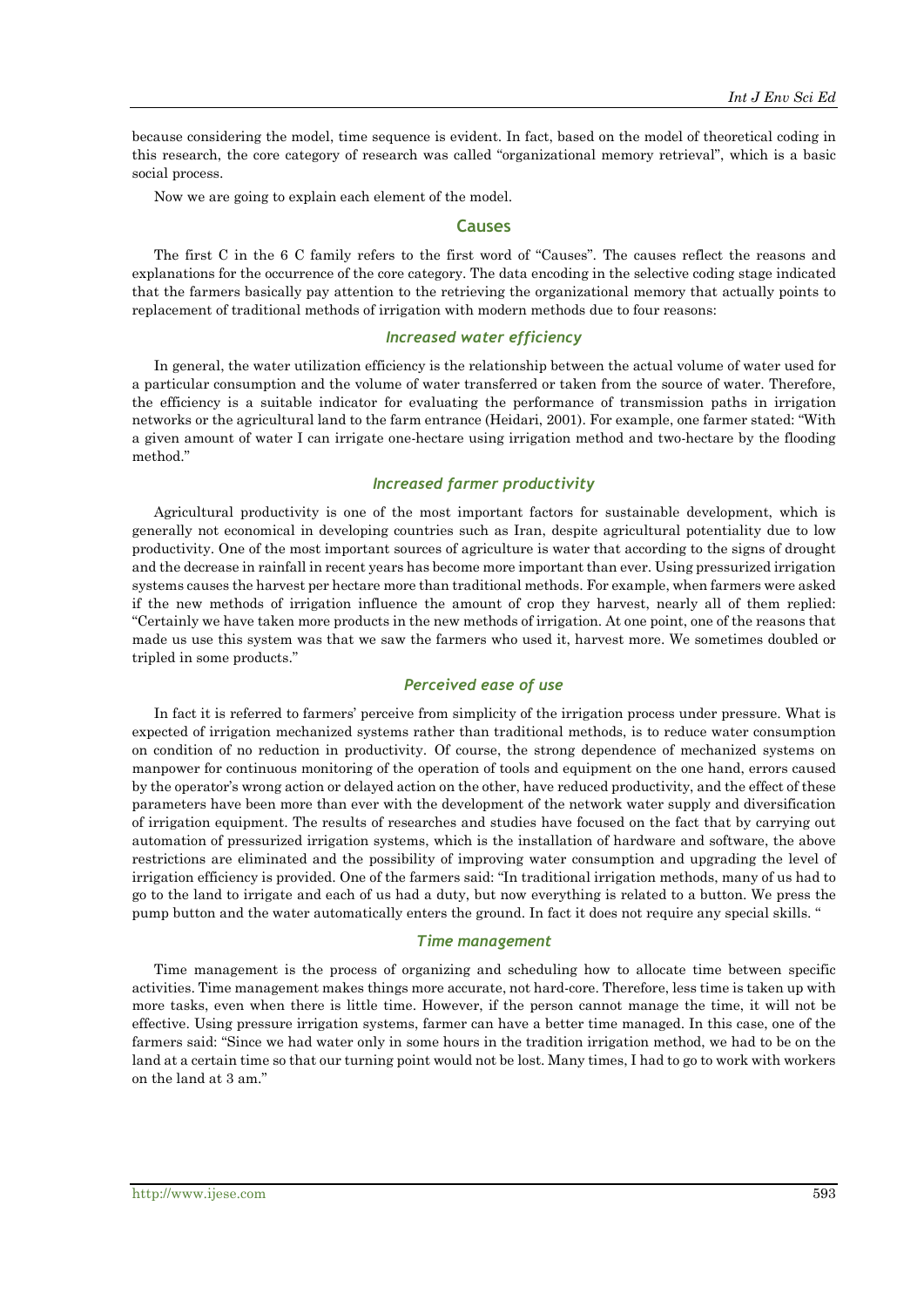## **Factors Correlated with Causes**

In the family of 6 Cs, the second C represents covariance or correlated factors, which refer to a set of factors that are correlated with the causes of the research core category. The factors correlated with the causes in this model include concepts that are briefly described below:

## *The relationship between farmer and the outside world*

This factor has a very important impact on the formation of the farmer's attitude in choosing irrigation methods. When one comes to the advantage of meeting visitors, attending the community, using radio and television, as well as communicating with the neighbors accepting the new systems, it is easier and quicker to abandon the old outdated methods of irrigation and more easily comes to new methods; in fact this factor is gradually affecting organizational memory retrieval. One of the farmers says, "I've been flooding for several years, since I started farming, I believed that land should be full of water to make the plant grow well. But in the next village people used new systems and had good products. Television also talked about the benefits of new systems due to water crisis. "

## *The farmer's impression of pressurized irrigation technology*

In fact, this notion refers to three sub factors. Consistency refers to the extent to which new systems of irrigation are compatible with the water and soil conditions of the farmer. Testing that refers to a pressurized system in part of the land, or in fact, to the use of promotional experimental farms, and the observation that expresses the result of the application of pressurized systems in water consumption and also the amount of production. If these three factors are present at a relatively high level, a farmer will be in favor of new systems. One of the farmers said: "Because I did not believe in these systems and I was not sure if it was compatible with the climate of this region, in the first year I was only irrigating just half an hectare of land to a drip method, but I saw the product of a half hectare was equal to a product one hectare by flooding method."

#### *Active participation of farmers*

This factor refers to participatory management. Participatory management means the participation of the right people at the right time and in the right way to do the work. The participation of farmers in the implementation of their irrigation practices and their installation has a positive effect on replacing the old methods with modern methods, which actually results in the reorganization of organizational memory. One of the jihad experts said: "Initially Some farmers refused to accept these methods, but when we gave a number of them at different stages of the system set up and asked them, they had a great deal of impact on their acceptance rates. We also contracted the contractors to implement these plans in each area with the advice of trustees. We selected the same neighborhood. "

## *Strengthening the educational and promotional system*

This refers to organizing agricultural training classes for farmers by the Agricultural Jahad Organization and introducing these systems with their benefits, as well as informing farmers about the challenges posed by the water crisis. Training is one of the most important factors in accepting modern systems. Irrigation is considered by farmers. One of the farmers said: "I think the best way to succeed in persuading farmers to forget about traditional irrigation and the replacement of the new irrigation is in making culture that Jahade-Keshavarzi with the provision and distribution of brochures as well as holding Training classes does this ".

## *Farmer flexibility*

Flexibility in the word means the ability to change and adapt to new conditions and changes (Schneider, 2002). According to research findings, farmers who are more flexible are more likely to accept new procedures as well as face changes. This is actually a stimulus for organizational memory retrieval. One of the farmers said: "Our forefathers used to plow the land with cattle in the old days. Today, we do this with the tractor. We all need to change the conditions. It is the same with irrigation, especially since each year there is a shortage of water. There is more to it, so it's a necessity to make our new practices more responsive. "

## *Farmer creativity*

Creativity is one of the main aspects of thinking. Thinking is the process of rearranging or changing the information and the acquired symbols in long-term memory. According to this definition of creativity, there is a direct relationship with the imagination or the ability to visualize (Nili Aram, 1998). According to the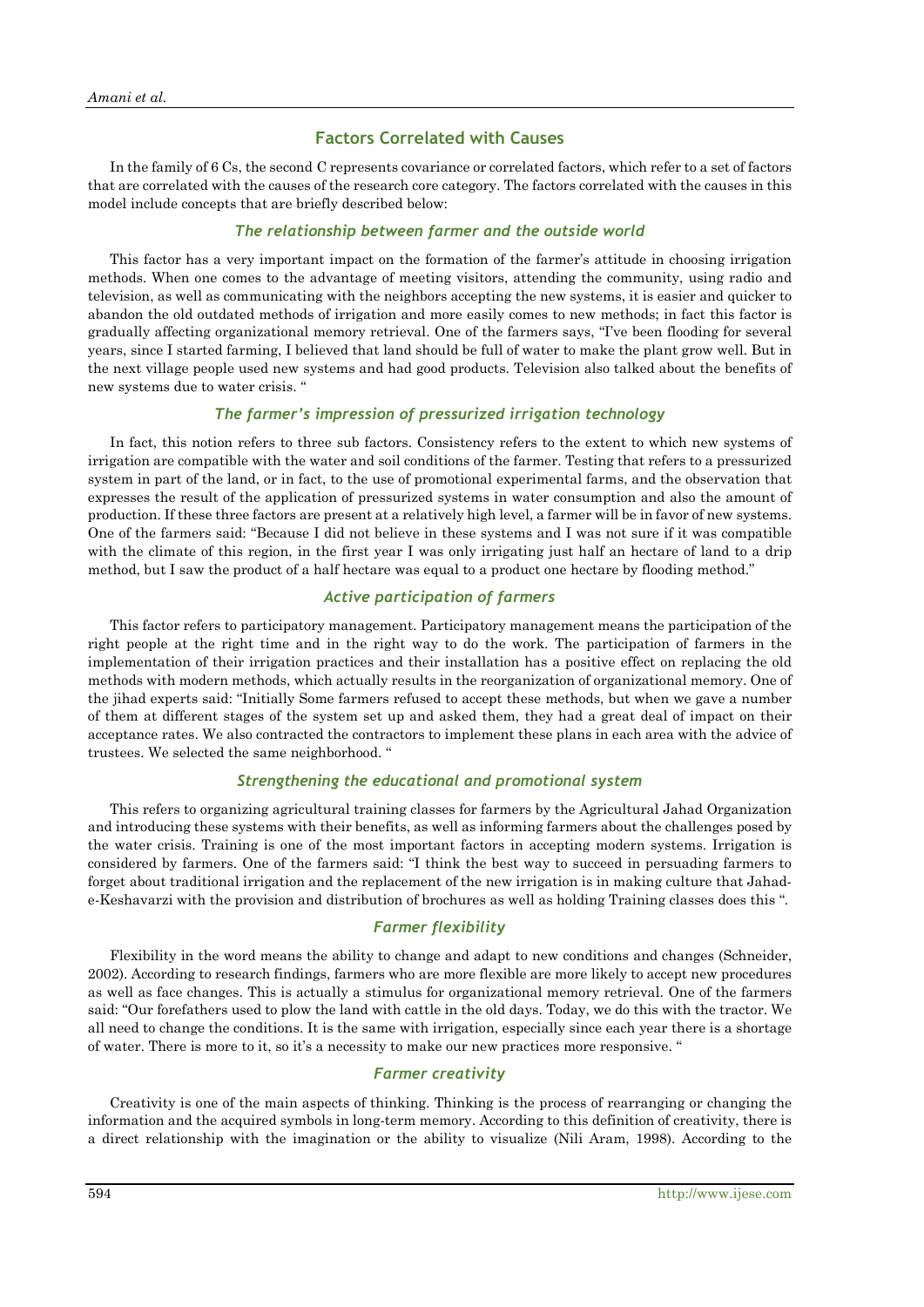findings of the study, the more creative the farmers are, the more prepared they are to remove the traditional procedures of irrigation from their memory. One farmer said: "All the life of a farmer is dependent on water. When life is at risk, we must think about a new way of keeping it alive. Why do we need to follow the old fashion ways when we use less water in new irrigation systems? I even know the petty farmers who did not have sufficient capital to launch new systems, but by building a small pool next to their land and using a few barrels and plastic tubes have tried to simulate droplet watering in their small lands. This means the farmer is looking for new ways to get rid of the water crisis. "

## *Farmer's forecasting*

Usually, people's lives depend on a variety of factors, which is one of the most important ones. Thinking and taking care to prevent unpredictable crises is very effective. Findings from this study suggest that more prospective farmers are more concerned with their memory retrieval. In fact, they are more concerned with the problems caused by the water crisis for later generations, and are more embraced by the replacement of new methods of irrigation with traditional methods. "More than worrying about my current situation, I am worried about the future of this village and the future next generations and our children. With the critical condition of water and the signs of drought, perhaps in the not-too-far years, it will be vacant here." A farmer said.

## *The amount of farmer information*

This factor refers to the level of awareness that the farmer has about the new irrigation methods, the facilities available to develop these methods, as well as his awareness of the dangers of the drought. According to the findings of this study, the study hours, access to the expert and the amount of use the more communication channels, as well as the amount of promotional contacts by the farmer, will be more willing to regain their memory. "I have an average of 8 hours a day studying on various issues, such as the water crisis, the benefits of pressurized irrigation systems, the latest changes in agricultural technology, etc." A farmer said.

## *Farmer demographic characteristics*

These characteristics include academic status, age, work experience, etc., each of them can affect the replacement of new methods rather than traditional methods by the farmer. According to the research findings, the lower the age of the farmer, the higher the acceptance rate, and also the higher the work experience of the farmer, the higher his acceptance. "I have 20 years of agricultural work experience. I can easily recognize that new methods have more advantages than traditional methods." A farmer said.

#### *Risk taking by the farmers*

The Webster dictionary defines the risk as "being in danger" and risk is a process in which a person is in danger. According to the research findings, the greater the risk tolerance of the farmer and he is more capable of facing new and unpredictable conditions, the adoption rate of new systems will be higher in him. "For the first time in our area only those accepted to work with this system who had a great courage and so-called were so brave; because the result of the work was unclear, as well as high capital for this task was needed", One of the farmers stated.

## **Contingencies**

The third C in the family encoding 6 Cs from the first letter of the term Contingencies is considered as the circumstances that refer to moderating factors. In this model, the contingencies are factors that modulate the relationship between the causes and the axial categories, as well as the relationship between the core category and the results. The following modulatory variables in this model are:

#### *Supervision and co-operation of trustees*

This refers to organizations that can provide farmers with facilities such as Jahad-e-Keshavarzi, the Ministry of Energy and the Keshavarzi Bank. The more the cooperation of these organizations with farmers, the smoother the path are to adopting new methods and more likely to have a memory retrieval. "We now use gasoline for the pump engine, if the electricity department cooperates with us and performs electricity to the farms, the work gets done easier and the dangers of using gasoline are eliminated." One of the farmers said.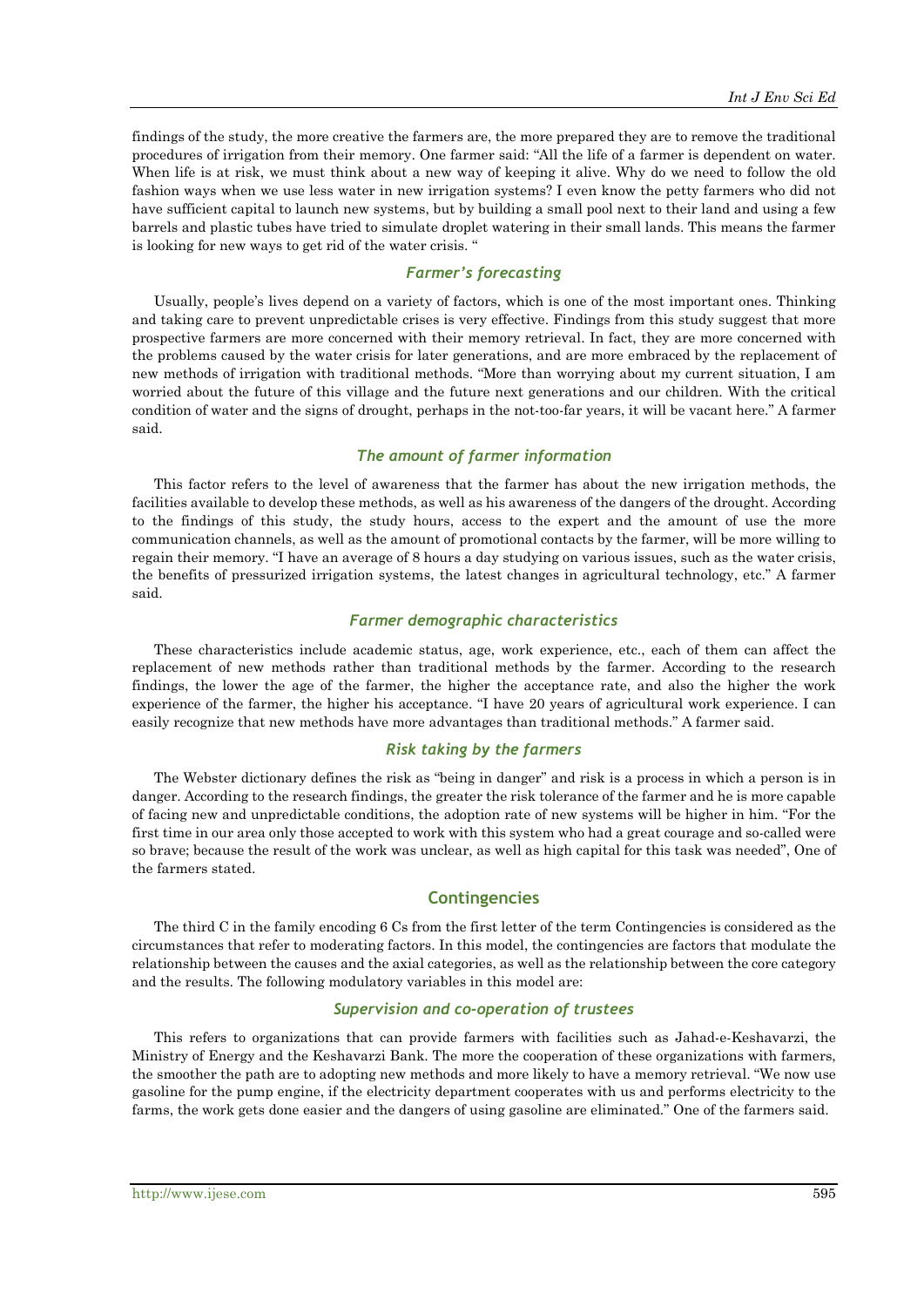#### *Region climate characteristics*

This category refers to the province's climate. The province has faced drought crisis and its consequences in the last few years so that the average rainfall in the province in summer of 2016 was 11.6 mm, which is 57% less compared to the same period last year and 40% Reduced rainfall has occurred (Fakhr Hashemian, 2016). "In order to successfully launch new irrigation systems, we need to adapt the type of irrigation system to the climate of the area. For example, sprinkler irrigation system cannot be used in windy and very dry areas. This will prevent the new systems to fail and farmers will be more confident in their efficiency." One of the Jahad experts said.

## *Technical knowledge of experts*

The level of technical knowledge of experts and the information that is about set-up and benefits of the systems is an important factor in restoring the memory of farmers. Because when experts are aware of water resources, ways to cope with the drought crisis and the needs of farmers, they can be better persuade them. "The in-service-classes which Jahad holds for us, is very helpful, because it makes us go ahead with the science of the day. Farmers, because they have been working on the land practically, are more skillful than us, and sometimes ask sophisticated questions that if they are not given the correct answers answer, we cannot convince them that the new systems are more efficient. "

## *Ability and efficiency of agricultural land*

This factor has a moderating effect on the results. Based on the findings of the researcher, this factor includes concepts such as the development of arable land, the flatness of agricultural land, the integrity of agricultural land, the conversion of land to rainwater into the water, etc. "When our land is small and inappropriate and far from each other, it will waste a lot of water during irrigation, but it will be reduced by leveling and integrating the land, water and fertilizer; the amount of production rises and land is easier to irrigate." One of the farmers said.

#### *Government supportive policies*

These policies include the provision of less profit loans to farmers, government guarantees for purchasing agricultural products, and the allocation of special credits to the agricultural sector, the provision of lowerpriced irrigation equipment, and the proportion of government-run executive capacity. One farmer said: "If the government provides more farmers with less profit loans, more pressure on irrigation systems will be welcomed because many are aware of its benefits, but they do not have the initial capital to launch it," a farmer said.

#### *Reducing bureaucracy and lubricating processes*

Although Weber saw bureaucracy as the most rational organizational form, and therefore superior to other organizations, the next writers admitted that the bureaucracy is not as effective as Weber suggests. Thinkers such as Gouldner, Marx, Mills and Bloner believe that Bureaucracy leads to the alienation of employees (Faghihi, Vaezi, & Azaghaz, 2010). Facilitating administrative and banking activities of farmers will be one of the moderating factors in their acceptance.

"I went to the bank several times for my loan. Every time I stood in line for two hours and after a year, I was paid a loan. Besides, I was looking for a guarantor and a bail. When there are such troubles, farmers are discouraged." A farmer said.

## *Insurance of pressurized equipment for irrigation*

Insurance of underlying irrigated land is one of the moderating factors in accepting new systems and, in fact, it will be a factor in restoring organizational memory. Dropping up premiums and early repayment of bad debts by insurance is one of the concepts to which this category refers. One farmer said: "If we be sure that we will be supported in the event of an insurance problem, we will definitely be more inclined towards new systems. There is also the possibility of theft of equipment on the land," A farmer stated.

## *Strengthening technical variables*

This category refers to the technical variables of pressurized irrigation systems, which are based on concepts such as the existence of standards for equipment and after sales services. The higher the guarantee for standardization and efficiency of the systems, more willing the farmers will be to accept the plan. "I'm not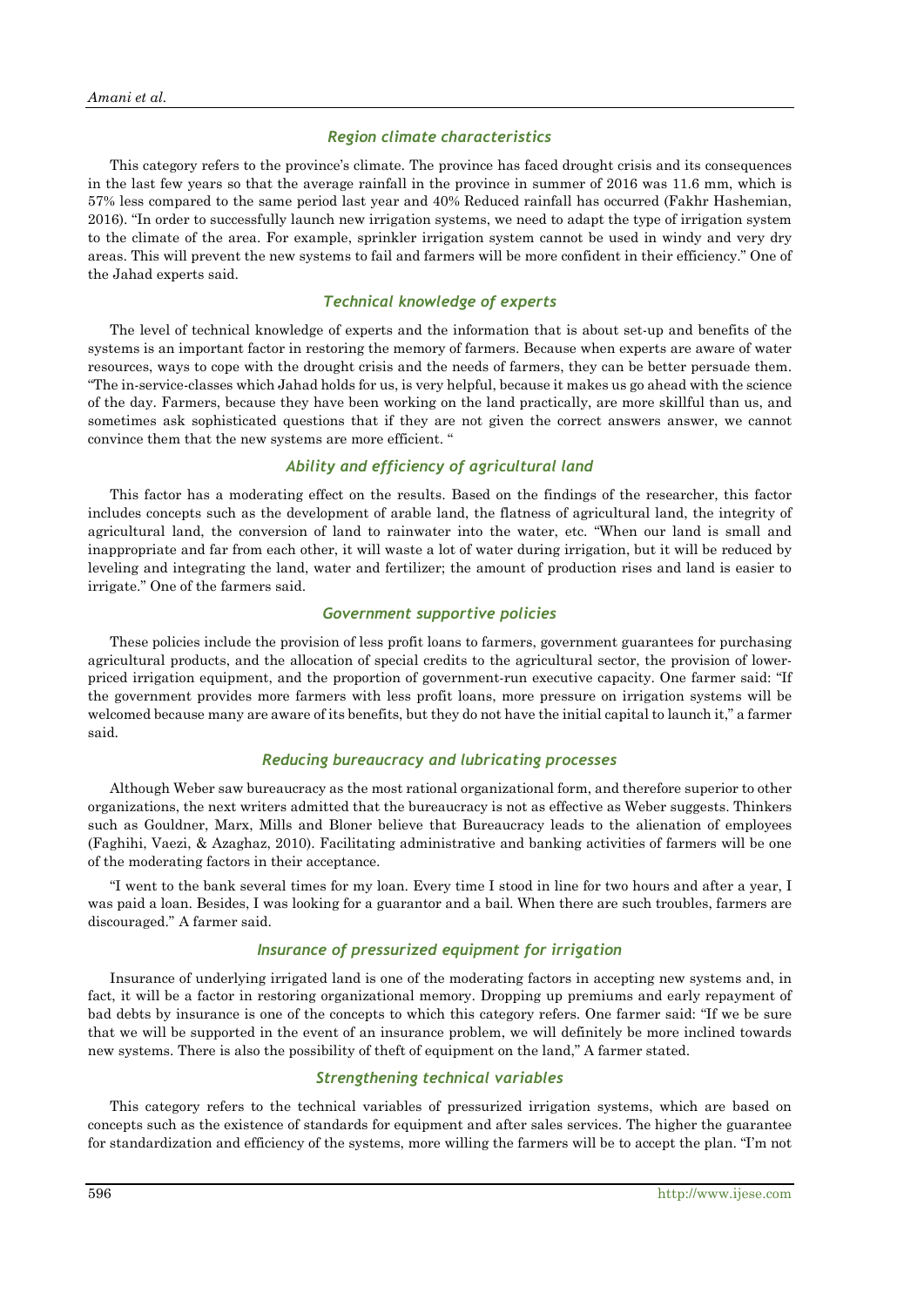afraid of the equipment because I bought it from an assured company and if any problem occurs, the engineers themselves will come to land to solve it." One of the farmers said.

## *Underlying factors*

Another factor is the moderator that has been implicated of concepts such as having deep wells, inheritance of land, ownership of equipment, and so on. According to research findings, the farmers who have deep wells and personal equipment are more likely to deploy pressurized irrigation systems. This trend is also much superior to those used by groundwater resources. In hereditary lands, there is not much interest to deploy new systems, because the heirs do not reach an agreement and continue to use the old ways. One of the farmers said: "In our region, most are using pressurized irrigation systems, except who have deep wells or their land is at the disposal of the heirs."

#### *University and agricultural land correlation*

The relationship between these two domains has a moderating role on the results of the research. The use of academic experts in the field of agriculture and the use of knowledgeable forces in the education division of Jahad-e-Keshavarzi are the concepts of this category. The greater the link between the university and the agricultural sector, the more literate forces will enter the agricultural land and farmers will be more confident. "Many students studying agriculture are actually do not really know anything about land and soil. Several times students were brought here to visit the land, one of them had mistaken the seeds of the sparrow with the pea! Well, it turns out that they only touched the book, not the dirt. I am a farmer who has several years of work experience in this land. How can I trust the advice of these agricultural engineers in the future?" A farmer stated.

#### *Social factors*

Social factors also mitigate the relationship between the research core category and its outcomes, such as the membership of a farmer in rural formations and the abstraction of concepts in this category. In our country, lack of balance between supply and demand is put water resources in a critical situation. One of the ways to balance this issue is to monitor the amount of resources and expenditures, prevent unnecessary harvesting of water resources, raise awareness of farmers and stakeholders, reduce government ownership and transfer water management. The watershed organization has developed and expanded in the same direction. It is an organization for managing and optimizing the use of water resources, with the emphasis on the participation of all stakeholder groups. One of the Jahad experts said: "These organizations have had a positive impact on the farmers' perception of the replacement of dipping systems."

## **Mediation Terms**

The fourth C is the first letter of Condition, which refers to the mediating variables of interventionism that appear before the emergence of the results of the core category and form the main results. The intermediary variables of this study are:

#### *Farmer's tendency to use pressurized systems*

Farmer's tendency is one of the mediator results of organizational memory retrieval. This concept has a positive feeling and a positive harvesting of farmers from modern systems. According to the findings of the study, this category of concepts includes: the interest of the farmer in participating in Jahad training classes, the informed and optional choice of the farmer to change the irrigation system and the willingness of the farmer to set up a new system at his own expense. "We have farmers who call us repeatedly to hold classes for them again. Although many of them have not studied at the university, they have a special interest in these classes. It shows that if the farmer becomes aware of the benefits of the system, he will tend to change the style of irrigation," said a Jahad specialist.

#### *Farmer's mental believes*

Farmer beliefs are among the mediation results derived from the research core category. These beliefs can be derived from the concepts derived from codes such as: the sense of belonging to the irrigation network of farmers, the importance of the close friend of the farmer, the farmers' patterning from one another and also, the beliefs in the efficiency of new systems as a rescuer of farmers from the drought crisis. "I think the only factor that can save us from drought is to replace floodwaters with pressurized methods, because it is really unnecessary to waste water in a flooding process." One farmer said.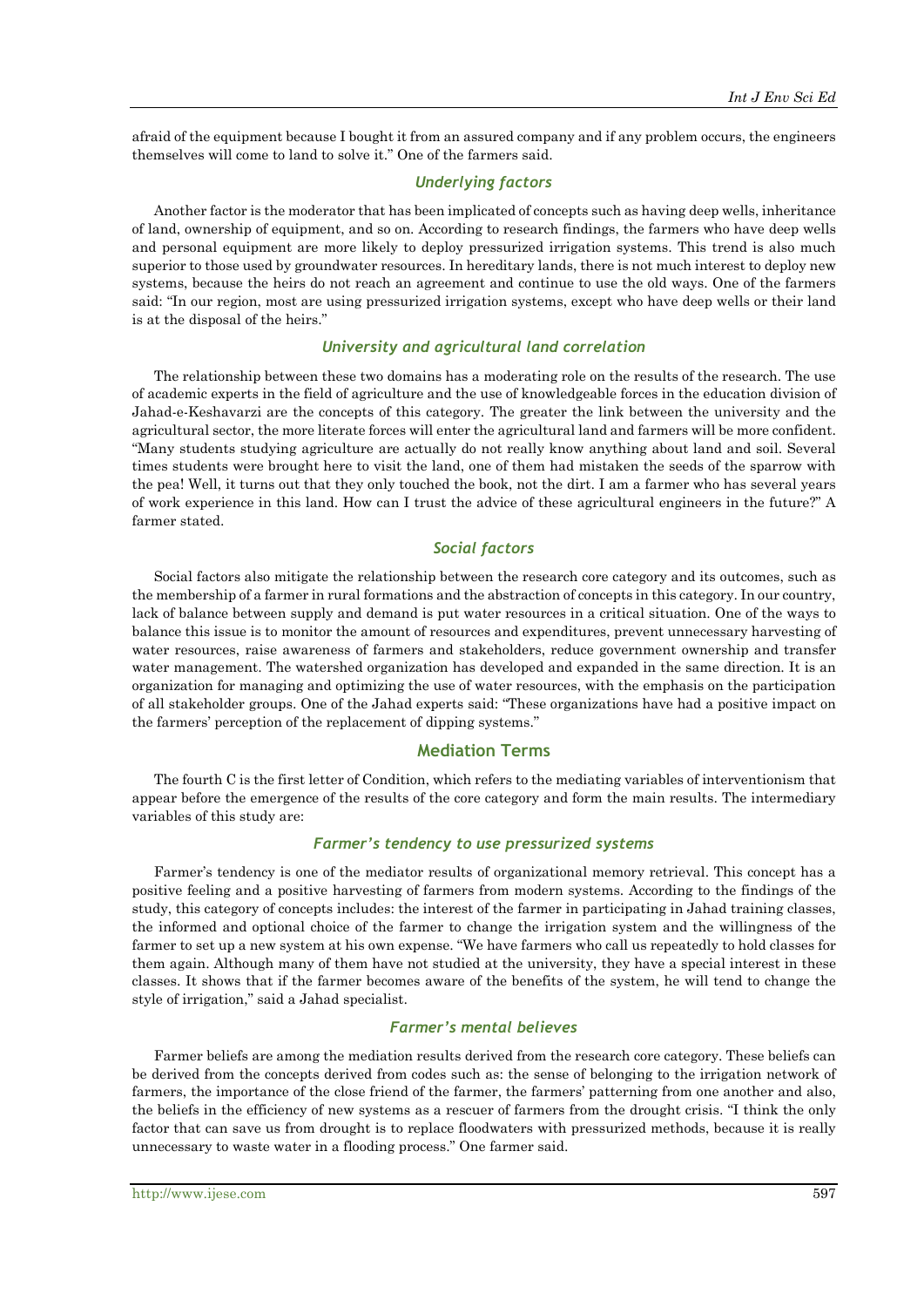#### *Farmer's mental norms*

The norms formed in the mind of the farmer are another mediator of the results of memory retrieval. These are the categories of concepts such as: farmers' perception of the usefulness of new methods, gaining credibility among people and other farmers through the use of new systems and the expectations of those around the farmer to put an end to the high irrigation rate. One of the farmers said: "I am a ringmaster farmer in the village; many expect me to be a leader if it is a good thing for everyone. Now we are facing severe water crisis and I was the first person to use irrigation under pressure in this area. I can surely say that many farmers here have modeled me because they trusted me. "

## *Satisfaction of leading farmers*

Farmers' satisfaction is another result of the mediation derived from the core category. This satisfaction can be seen in terms such as satisfaction in land management, satisfaction in water resource management, satisfaction in performance, and satisfaction in the cost side of the control. One of the farmers stated: "Why shouldn't I be happy with the pressured systems? I'm now irrigating two hectares with the same amount of water that I irrigated one-acre in flooding method. I've doubled the product and irrigation has been easier."

#### **Results**

The fifth C is the first letter of the "Consequences" word that means results. The results of the resulting model refer to the outputs that farmers and the Jahad-e-Keshavarzi Organization have experienced as outputs from the core category. The findings from the research showed that the organizational memory recreation in changing the irrigation style from flooding to pressurized systems has brought positive and significant results.

#### *Help improve agricultural inputs*

Improvement of agricultural inputs is one of the major issues among the systemic results of organizational memory retrieval that has the highest number of codes. This includes concepts such as: longer plant life, better growth of plant, uniform distribution of water on the farm, giving mineral fertilizers and mineral salts to plants' root. One of the farmers said: "The cucumber plants of my farm were destroyed last September, but this year until late November they were green."

## *Increased exports of agricultural products*

Increasing the harvest rate in irrigation methods under pressure from the flooding method has led to an increase in the supply of demand in some agricultural items such as cherries and grapes. One of the farmers in this regard stated: "In the new irrigation method because supplements and the fertilizer is better for sowing, in addition to producing more product, the quality and the so-called market is also boosted."

#### *Employment*

Unemployment is one of the greatest disadvantages that afflicts society's balance creates many crises in the social, economic, and psychological realms. With the launch of irrigation systems under pressure, various jobs have been created, including: equipment employment, employment for young village engineers, small workshops for pipe production and other irrigation supplies. One of the farmers said: "My son is graduated in engineering. He was unemployed for three years, but now he has been employed by the Jahad-e-Keshavarzi in order to repair the irrigation equipment pressurized. Several young people in the village could also work at the pipe workshop. "

#### *Helping to maintain environmental health*

In general, soil erosion is a natural phenomenon that is caused by factors such as wind, surface water and temperature variations. However, human activities such as over-farming, irrigation of agricultural land, single-ship products, over-grazing of livestock in rangelands, forestry and biodiversity lead to a loss of balance between the process of destruction and soil formation, and ultimately contamination. Much of extreme damages to the environment can be prevented by using pressurized systems. The findings of the research show that the use of these systems lead to less soil compaction, soil erosion and softening, lower consumption of chemical pesticides, prevention of runoff, the uniform distribution of fertilizer and poison, and the maintenance of soil and the prevention of excessive soil washing. "Using pressurized irrigation systems, less weed less grows around the plant, because water only reaches the root of the plant; so we have less to do with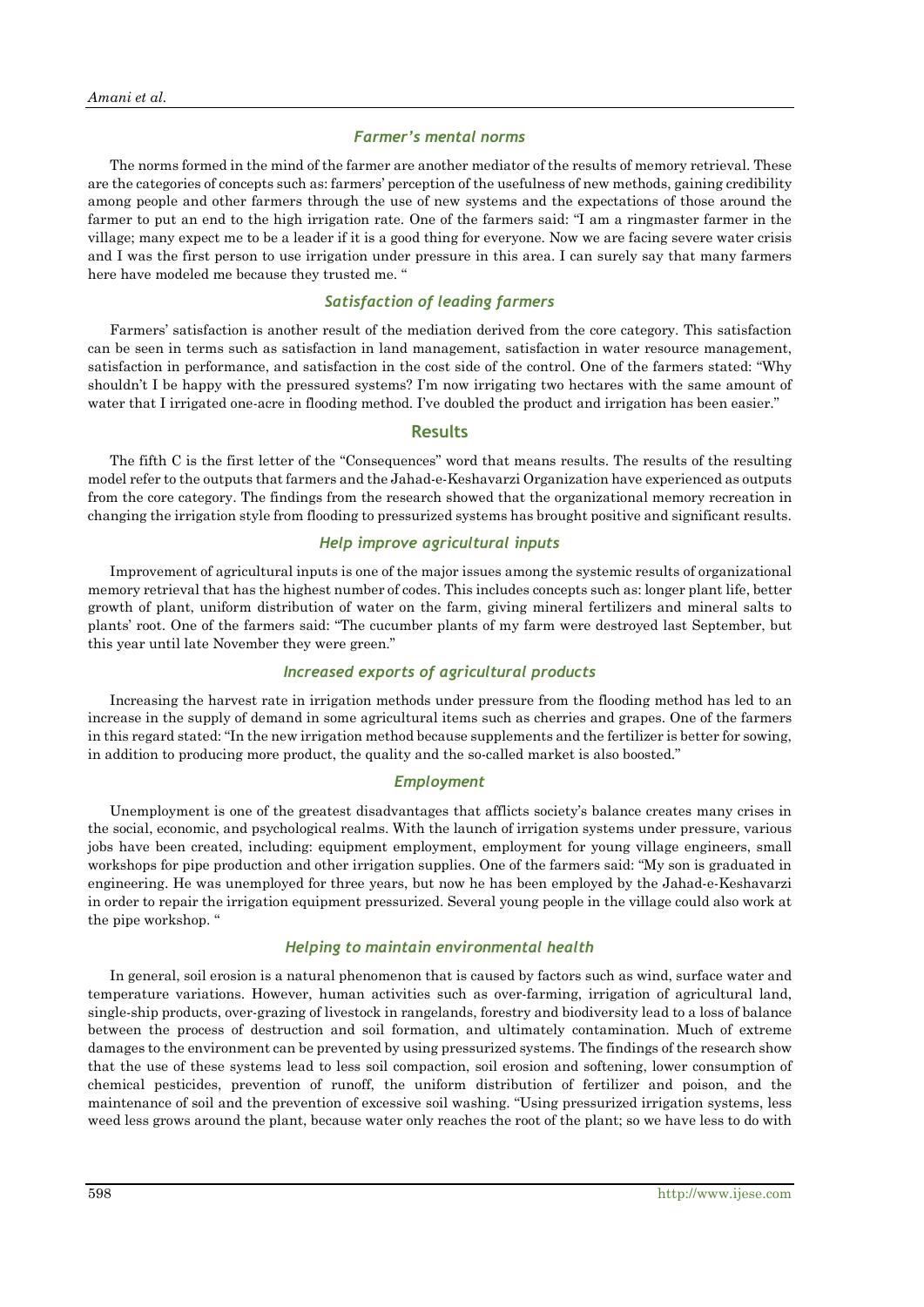herbicides and other poisons that are environmentally friendly. They will also damage the phenomenon of soil erosion." One of the farmers said.

## *Helping the food health*

One of the most important physiological needs of humans is the need for food. This category is one of the outcomes derived from the core category of organizational memory retrieval. Research findings show that by abandoning old irrigation methods and using pressurized irrigation methods, the need for pesticides and chemical fertilizers will be reduced. Consequently we will have more healthy products. One of the farmers in this regard says, "In flooding methods, such as plant life, because the plant's life cycle is usually less, and given the weather conditions of this province in autumn, the plant does not have much resistance to cold, we had to use more toxins and chemical fertilizers to keep the plant alive."

## *Help boost the economy*

The agricultural sector has been considered by all governments as one of the most important economic sectors. Three major sectors of the economy in the world, including the industrial sector, the services sector and the agricultural sector, have to be addressed by all governments. The agricultural sector has a more privileged position than other sectors. The development of this sector can be of great help to the economic prosperity of the country. According to the findings of this study, contributing to economic prosperity is one of the striking outputs of the core categories that embraces the concepts of sustained production and sustainable development, the introduction of valuable plants into the production cycle, reducing irrigation costs, increasing GDP, etc. has been counted. "Except for the initial investment in planting equipment, I have been able to harvest more crops for several years; the cost of irrigation has been much lower, and even some previously uncultivated lands are now under cultivation " A farmer said.

#### **Environment**

Finally, in the family of 6 Cs, the last C is taken from the word Context and refers to the context in which the community has been studied. According to the research findings, the environmental features of this research are:

#### *Inadequate performance of the institution*

This failure is one of the characteristics of the environmental context studied by farmers with a number of implications. This category was counted of concepts such as lack of education and information, farmers' lack of access to agricultural research results, lack of basic information, etc. "Some farmers in our village still do not know the benefits of pressurized systems. Sometimes the training classes were settled in the city or capital that was difficult to go for the farmers, or they were during harvest and there was no possibility of participation in the class for the farmers."

## *Lack of engineering ethics*

Having engineering ethics makes engineers, themselves, supervise their activities and ultimately protect the interests of the human community and the health of the environment. The lack of engineering ethics is another feature of the community in which this research is conducted. Among the codes that indicate there is no ethics of engineering in this category are:

Lack of high quality equipment, no use of specialist forces in the host companies, etc. The following quotation from one of the farmers testifies to the claim: "I believe that pressurized systems have lots of efficiency, but many times I've been having trouble buying equipment for a while. Unfortunately, high quality equipment is not provided and after a purchase, we have to look for repairs for a long time."

The lack of comparative research. Another feature of the environmental context is the research community that refers to many factors such as the absence of pressurized systems with weather conditions of the province, the failure to check the status of the area before irrigation by experts, the implementation of no prior studies of water and the soil, the clandestine and clandestine issues from the planner's point of view. "Despite the advantages of the pressurized irrigation system, we have learned some of the important points about these systems experimentally; for example, which kind of systems have a better result in a kind of soil and a kind of area. Surely it costs to the farmer." One farmer said.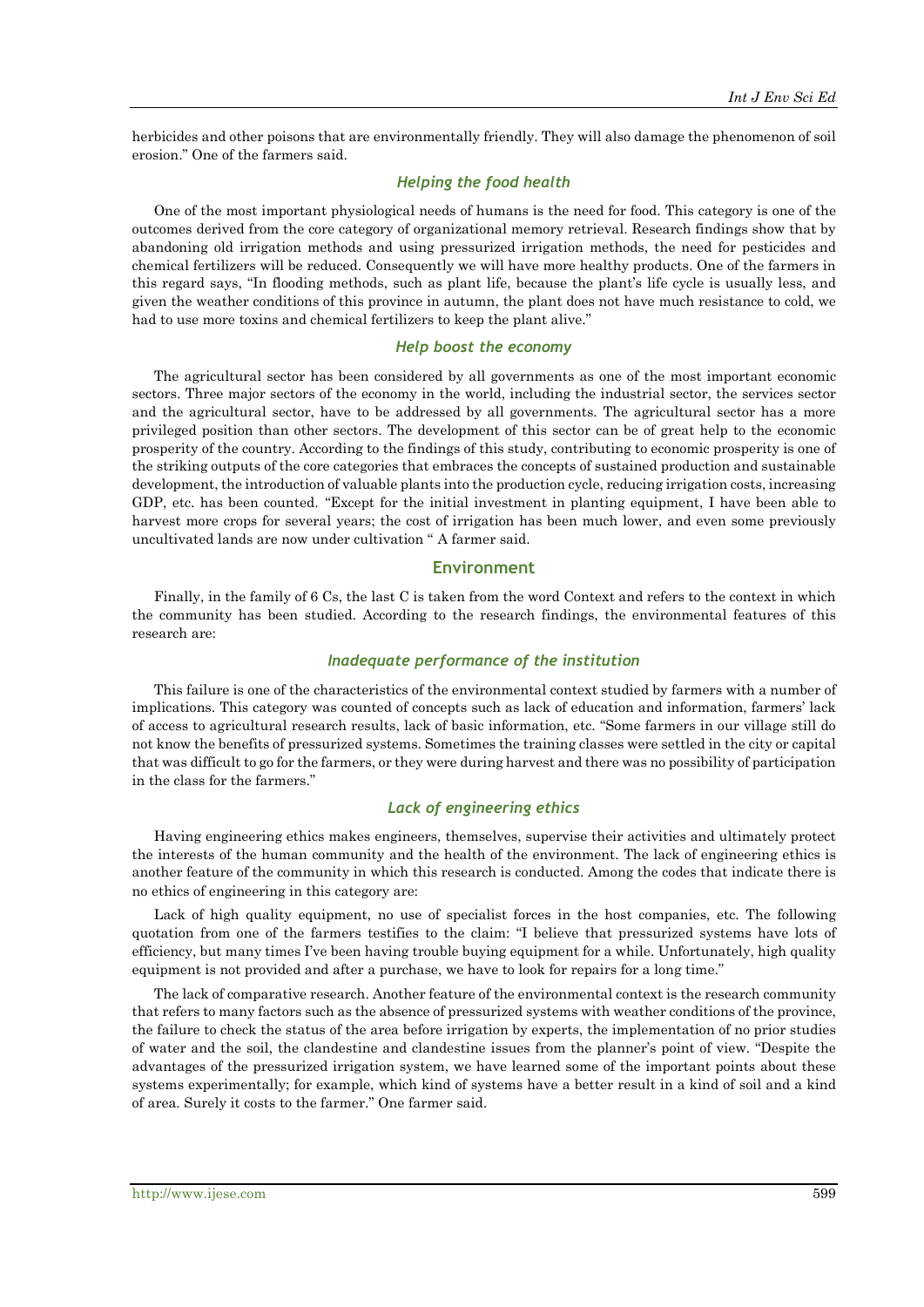#### *Bad economic situation*

This is among the factors that indicate the environmental context of the research community, such as high initial investment costs, expensive spare parts, and lack of guarantees for the purchase of a farmer's product, uneven and unbalanced growth of various economic sectors. "I could harvest sugar beet twice as much in a year, using a pressurized irrigation system, and I was happy with it; the sugar factory bought our beet, but gave us sugar instead of money a few months after the delivery of the beet to the factory. As a farmer, I definitely need more money than sugar. These factors will discourage the farmer." One farmer stated.

#### *Technical constraints*

It is another feature of the study which includes concepts such as: the wrong implementation of the irrigation system, the low power of the pump motor related to the system, the limitation of the displacement of pipes and equipment in the land due to changes in the dimensions of the earth. "Sometimes the irrigation system was not set up correctly; for example, there was a lot of pump-to-farm distance. Also we had difficulty in collecting and re-rolling the equipment due to the change in the dimensions of the land." A farmer said.

#### *Area lands constraints*

It is another feature of the study which includes concepts such as: scattering of plantations, anomalies in the shape and dimensions of the earth, gender and soil texture, topographic characteristics, etc. One of the farmers in this case says: "In some areas, because of the scatterings of the lands and the wisdom of them, it is not costly to set up pressurized systems," he said.

## *Restrictive natural factors*

Natural factors are among the inevitable features of the environmental studied, including factors such as wildlife damage to equipment, perforation of tubes by animals, blockage of tube openings, etc. "If we have a cold winter, mice and other vermin animals will be greatly eradicated, but in recent years, that we were faced with hot weather and drought, unfortunately, the damage of these beasts in the summer increased for us. Plastic pipe is one of these damages." One farmer said.

Given that each theoretical code includes the causes, the factors associated with the causes, requirements, mediator conditions, the results and the study context, which are drawn around the core category, contain many concepts and codes, and each of the codes are drawn with numerous indications or examples in the interviews. To avoid redundant words, only some examples and signs related to the concepts of the subsets of the theoretical code are mentioned.

## **DISCUSSION**

In this study, using the emerging approach of the fundamental data theory and through the continuous comparison method in the true coding and theoretical coding process, a model with core category of the reorganizational memory emerged as a process. This concept refers to the replacement of previous farmers' knowledge with new knowledge, which leads to the inclusion of related factors in positive terms. The term "organizational memory" was first used and introduced by Hayelbaugo in 1981. Most Organizations that have a lot of dependency on their knowledge, however, once faced with the problem of reducing size and structural reconstruction, followed by the arrival of old employees and the recruitment of new employees, which could lead to the loss of a part of organizational knowledge. In this way, the context and circumstances in which an organization's activities are possible, information used to solve the organization's problems, the activities undertaken to solve these problems, the results of the decisions and the outcome of lessons learned from different situations, gradually lost. Therefore, there should be a system that, in addition to storing all types of knowledge in the organization, always reminds and provides the helpful information to the organization's employees in time and be a solid companion for solving problems. Such a system is called an organizational memory system (Headberg, 1981). In other words, organizational memory is a tool for transferring knowledge acquired in the past to current activities (Stein, 1995). This will allow for organizational learning and continuous improvement of processes. The result of using organizational memory is to improve the competitiveness of the organization by improving the knowledge management existing therein and to explore the experiences of previous projects and reuse them to avoid repeating past mistakes. In fact, organizations need to know the cause of change from the old to the new method before starting and the advantages of the new method or the disadvantages of the current method before the first learning phase of the organization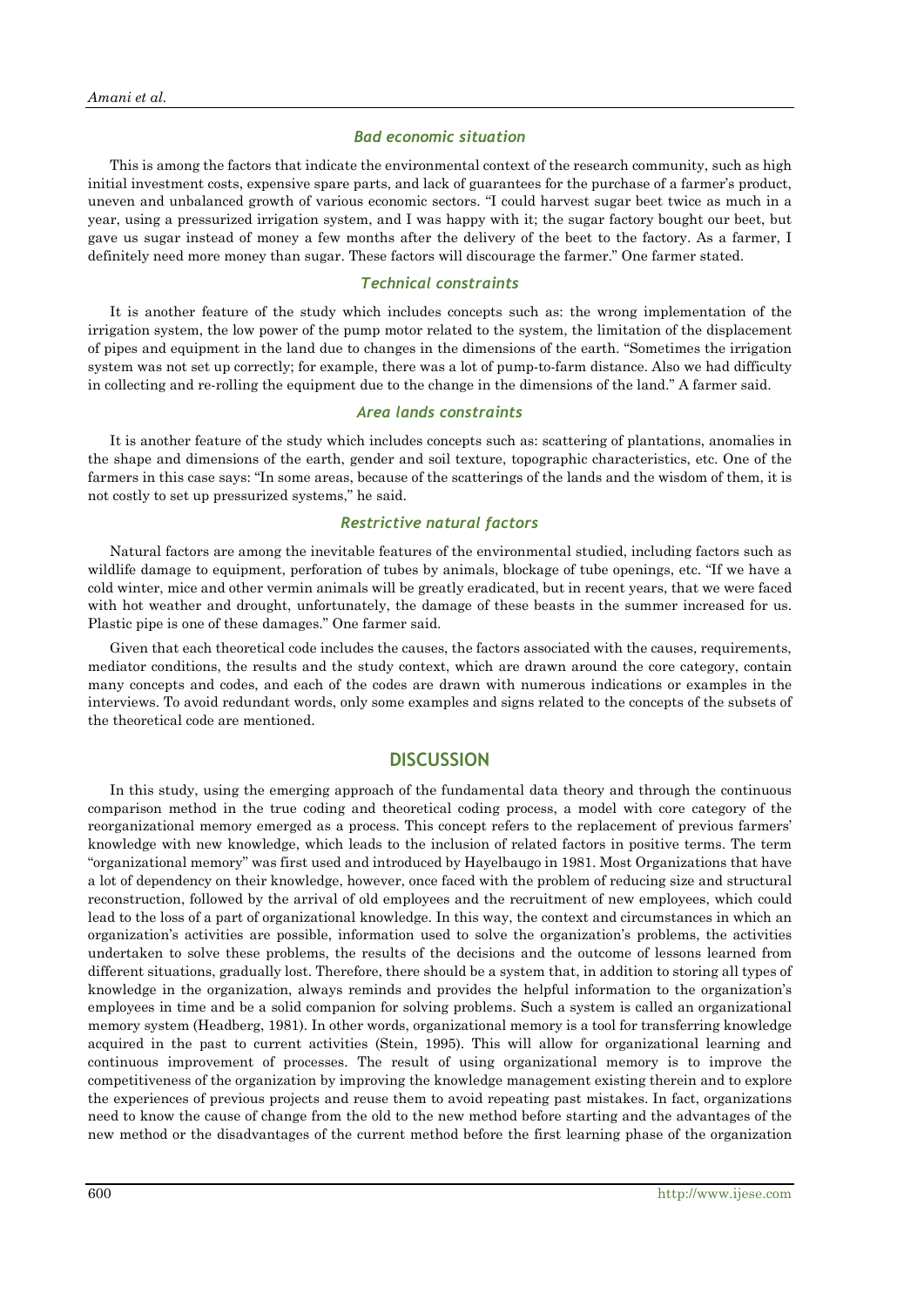that acquires the new knowledge. This well describes the relationship between the need for the first phase of the learning process (i.e. the need for change and the perceived usefulness of existing knowledge) to the first stage of the process of organizational learning (that is, the acquisition of new knowledge). Organizations also are able to learn or unlearn only through individuals. Deduction at the organizational level leads to unlearning at the individual level (Carl, 2010). In this research, which is aimed at the farmers' unlearning in the discussion of optimal water consumption, they need to know that new irrigation methods are far better than old ones. Farmers should be aware of the causes of the drought and the water crisis, and help reduce its effects, and adapt themselves to this issue, which is being carried out by experts from the Jahad-e-Keshavarzi Organization. For example, there are reports that irrigation of droplets in semi-arid conditions increases irrigation efficiency up to 95% (Bliss, 2002). With an analytical approach to the research background as well as the models, one can well understand their failures. For example, while in the Windken model, chondells have been considered as components of unlearning at individual and organizational levels. However, the process of linking and transforming individual unlearning into an organization one is in a hodgepodge of ambiguity. Similarly, the lack of credibility or non-model in other organizations indicates the lack of related research and empirical findings. In Becker's model, only the factors affecting the individual and organizational levels of unlearning and learning are considered. As in the previous model, there is a lack of understanding of the relationship between learning and organizational learning. Of course, this is complex and requires understanding of the processes. . Given the mentioned items, this study is based on the inquiries into theoretical literature and with regard to the writer's experiences and the use of imagination that plays an important role in the theorizing process. A coherent model will be presented. The more important thing that distinguishes the model from the above models is its localization nature. The purpose of localization is to adapt theories and models to a better explanation of the phenomena associated with formation field and the existential of the phenomenon studied. Using this method, some theories can be considered in terms of their social, cultural, climatic and economic features. If changes were made to better explanation of the phenomena involved, they would be far better and more efficient than imported models. Similarly, the results of the Adli, Khodaei, and Wangwiang research in this regard point to the impact of unlearning on the success of the organization and the development of new knowledge in it. This research will support the results of this study because in this research unlearning is also considered as an important factor in learning new methods of irrigation by farmers. The results of Sadeghian, Akanozong's research, point out that all three refer to the role of learning in the turbulent and turbulent environment of the organization. The results of this research are consistent with the current research, as in the current research, unlearning is considered as a stimulus to the organization's agility against environmental threats (water scarcity). The results of Becker and Keremati's research are also based on the view that both approaches refer to important processes of unlearning in the same category. Resource-like perceptions of the need for change, the level of education, the abandonment of old knowledge and the use of new knowledge in current research have also been considered as important tools for the unlearning of farmers.

## **Disclosure statement**

No potential conflict of interest was reported by the authors.

## **Notes on contributors**

**Mahdieh Amani** – PhD Student in behavioral management, Ferdowsi University of Mashhad, Iran. **Ali Shirazi** – Associate Professor, Ferdowsi University of Mashhad, Iran. **Alireza Khorakian** – Associate Professor, Ferdowsi University of Mashhad, Iran. **Gholamreza Malekzadeh** – Assistant Professor, Ferdowsi University of Mashhad, Iran.

# **REFERENCES**

Abayavi, N., Mehr Alizadeh, Y., ... Hosseinpour, M. (2012). Investigating factors affecting organizational entrepreneurship and its relation with organizational performance (Case study: Imam Khomeini Relief Committee of Khuzestan province). In *Second National Student Conference of Khafraini*, Tehran, 20 and 21 October.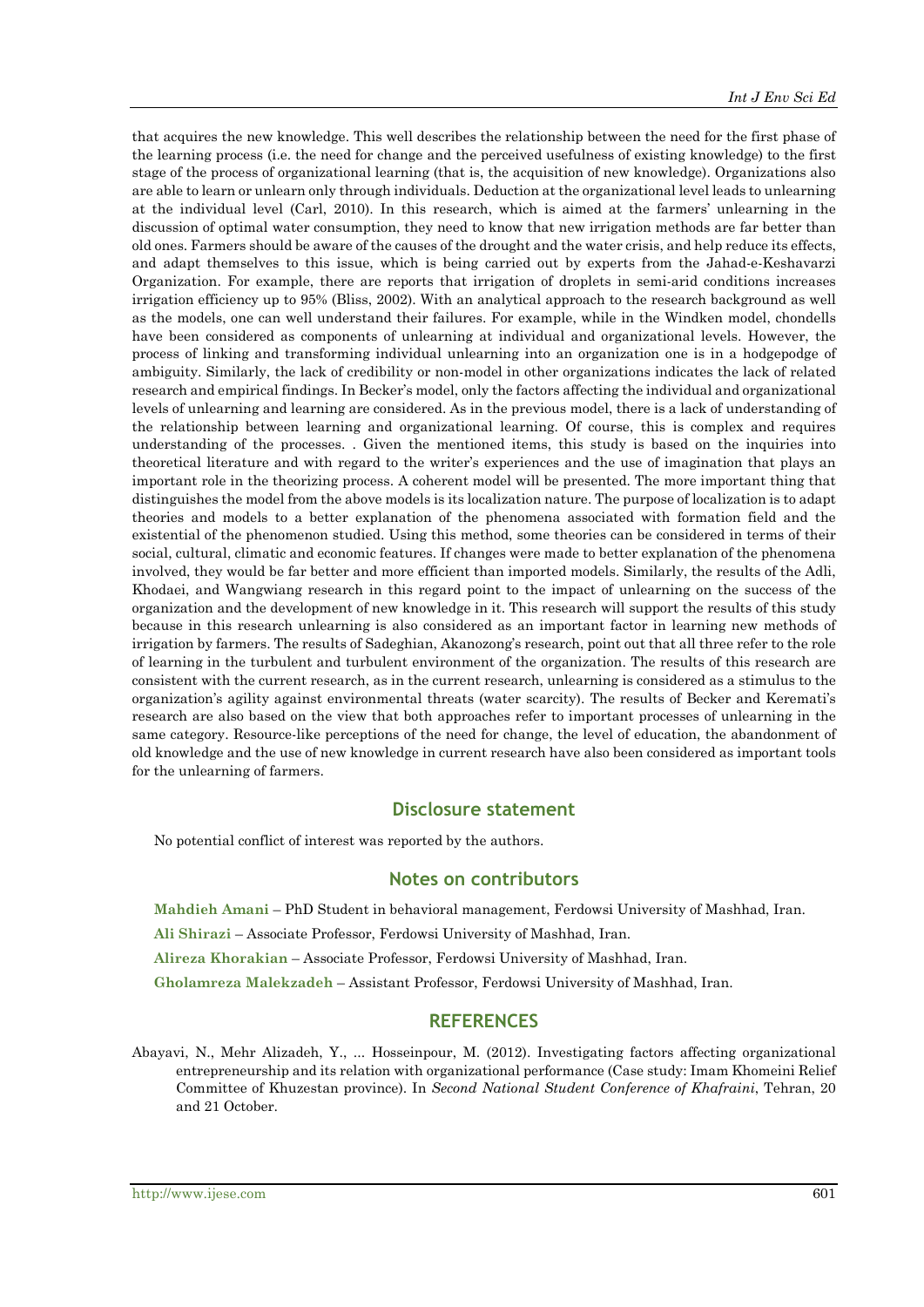- Abu Khadra, M. F., & Rawabdeh, I. A. (2006). Assessment of development of the learning organization concept in Jordanian industrial companies. *The Learning Organization, 13*, 455–474. <https://doi.org/10.1108/09696470610679983>
- Akgun, A. E., Lynn, G. S., & Ynlmaz, C. (2006). Learning process in new product development teams and effects on product success: A socio-cognitive perspective. *Industrial Marketing Management, 35*, 224- 210. <https://doi.org/10.1016/j.indmarman.2005.02.005>
- American Public Health Association (APHA). (2008). *Annual meeting program Highlights*. Retrieved in November from [https://www.apha.org](https://www.apha.org/)
- Argyris, C., & Schon, D. A. (1994). *Organizational Learning: A Theory of Action Perspective*. United States: Addison-Wesley Publishing Company.
- Becker, K. (2010). Facilitating unlearning during implementation of new technology. *Journal of Organizational Change management, 23*, 251-268. <https://doi.org/10.1108/09534811011049590>
- Becker, K. L. (2007). Individual and Organizational Unlearning: Directions for Future Research. *International Journal of Organizational Behavior, 9*, 659-670.
- Becker, K., Hyland, P., & Acutt, B. (2006). Considering unlearning in HRD practices: an Australian study. *Journal of European Industrial training, 30*, 608-621[. https://doi.org/10.1108/03090590610712278](https://doi.org/10.1108/03090590610712278)
- Beneficent, I. (2009). Review of problems and solutions of water scarcity in Iran. In *Second National Conference on Drought Effects and its Management Tools*. Agricultural Research Center in Isfahan Natural Resources.
- Benkard, L. (2000). Learning and forgetting: The Dynamics of Aircraft Production. *The American Economic Review, 90*, 1034-1054. <https://doi.org/10.1257/aer.90.4.1034>
- Bliss, B. (2002).The pending water crisis. *Quaker Eco-Bulletin, 2*, 1-4.
- Brown, J. S., & Duguid, P. (1991). *Organizational Learning and Communities-of practice: Toward a unified view of working, learning, and innovation*. Organization Science. <https://doi.org/10.1287/orsc.2.1.40>
- Cegarra-Navarro, J. G., Sanchez, P., & Maria, T. (2007).Linking unlearning and relational capital through organizational relearning. *Journal Human Resource Development Management, 7*, 37-52.
- Chao, L., Ya-Ling, H., Ming, J., & der, C. (2011). Relationships among unlearning, knowledge application, and new product development performance: Exploring the moderating effect of the information processing mechanism. *African Journal of Business Management, 5*, 5297-5310.
- Charmaz, K. (2006). *Constructing grounded theory: a practical guide through qualitative analysis*. London: Sage Publications.
- Cyert, R., & March, J. (1963). *Behavioral Theory of the Firm*. Englewood Cliffs, NJ: Prentice-Hall, pp. 120- 122.
- Darr, E., Argote, L., & Epple, D. (1995). The acquisition, transfer and depreciation of Knowledge in Service organizations: Productivity in Franchises. *Management science, 41*, 1750-1762. <https://doi.org/10.1287/mnsc.41.11.1750>
- De Holan, P., & Philips, N. (2004), Remembrance of Things Past? The Dynamics of Organizational Forgetting. *Management Science, 50*, 1603-1613. <https://doi.org/10.1287/mnsc.1040.0273>
- De Holan, P., & Philips, N. (2005). Organizational forgetting. *The Blackwell Handbook of Organizational Learning and Knowledge Management*. Oxford: Blackwell Publishing.
- De Holan, P., Philips, N., & Lawrence, T. B. (2004). Managing Organizational Forgetting. *MIT Sloan Management Review, 45*, 45-51.
- Epple, D., Argote, L., & Devadas, R. (1991). Organizational learning curves: a method for investigating Intra-Plant transfer of knowledge acquired through learning by doing. *Organizational science, 2*, 58-70. <https://doi.org/10.1287/orsc.2.1.58>
- Faghihi, A., & Danayeifard, H. (2011). *Regular history: bureaucracy research in Iran*. Tehran, Islamic Azad University.
- Faghihi, A.-V., & Reza Ayaghaz, H. (2010). The author of the bureaucracy in Iran. *Journal of Management Science, 5*(19).
- Fakhr Hashemian, S. S. (2011). Statistical Analysis and Analysis of Climatic Conditions of North Khorasan Province in the Summer of 1395. *Atrak Publishing House, Northwest Khorasan Research and Measurement Bureau*, 38.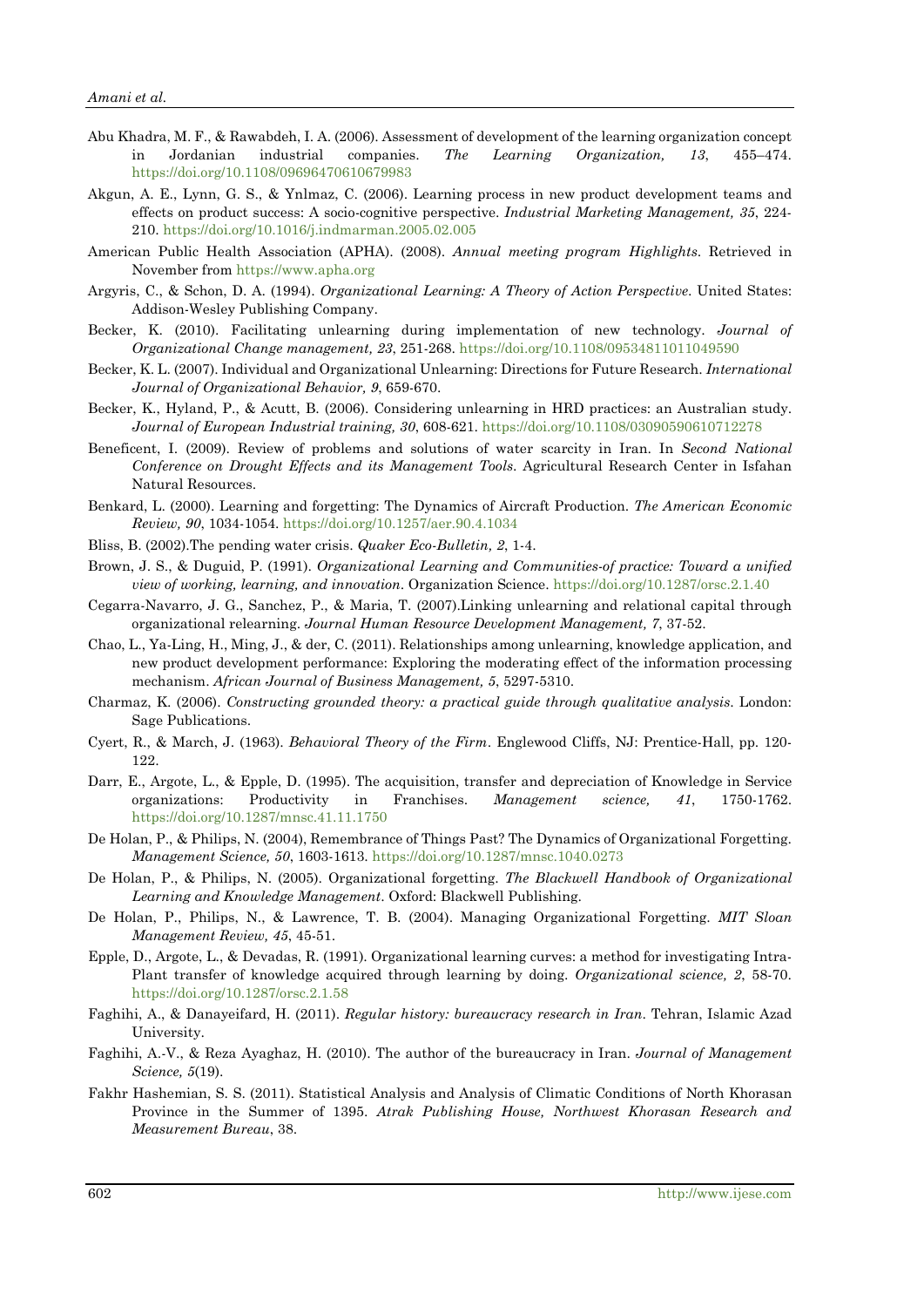- Fauchart, E. (2006). Moral Hazard and the Role of Users in Learning from Accidents. *Journal of Contingencies & Crisis Management, 14*, 97-106. <https://doi.org/10.1111/j.1468-5973.2006.00485.x>
- Fiol, C. M., & Lyles, M. A. (1985). Organizational Learning. *Academy of Management Review, 10*, 803-813. <https://doi.org/10.5465/amr.1985.4279103>
- Glaser, B. G., & Strauss, A. (1967). *The discovery of Grounded Theory: The strategies for qualitative research*. California: Sociology Press.
- Hedberg, B. (1981). How organizations learn and unlearn. *Handbook of Organizational Design*. New York: Oxford University Press, 1, pp. 3-27.
- Hedberg, B. (1981). How organizations learn and unlearn. In P. C. Nystrom & W. H. Starbuck (eds.), *Handbook of Organizational Design*. New York/Oxford, pp. 3-27.
- Heidari, N. (2011). Determining the Determination of the Determinants of the Ownership of Agricultural Products in the Managers of Agricultural Producers in the Managing Directorate. *Abou Irrigation, 1*(2).
- Karamati, A., Kheirandish, M., & Khoodi, A. (2010). Effective Strategies for Organizational Learning. Developmental Development, Vol. 10, No. 36.
- Khedii, A., Keramati, A., & Mohammadi, A. (2009). Introducing the Measurement Tool for Learning Process in Organization. *Journal of Organizational Behavior Studies, 3*(4), 62-31.
- Klein, J. I. (1989). Parenthetic Learning in Organizations: Toward the Unlearning of the Unlearning Model. *Journal of Management Studies, 26*, 291-308. <https://doi.org/10.1111/j.1467-6486.1989.tb00729.x>
- Kouszadeh, A., Rahimnia, F., & Afkhamirovhani, H. (2012). The Effect of Trust on Managers on Organizational Strategic Thinking and Their Definition in Improving Organizational Performance through Organizational Commitment in Higher Education. *Journal of New Approach in Educational Management, 3*(12), 163-187.
- Locke, K. D. (2001). *Grounded Theory in Management Research*. California: SAGE Publications Limited.
- Mashbaki, A., & Masoud, R. (2004). Forgetting our strategic (strategic) organization: Make your business excellence easy. *Quarterly Journalism, 13*(4), 193-218.
- Moshabaki, A., Andalib Ardakani, N., & Andalib Ardakani, D. (2012). The effects of leadership style on targeted organizational forgetting: A New Approach to Knowledge Management. *Iranian Journal of Health Management, 14*, 41-54
- Nickovagbal, A. A. (2005). Disaster in the name of government companies. *Monthly Proceedings of the Year, 13*(140), 20-26.
- Nilayam Aram, A. (1993). Creativity and Innovation in Organization, Magazine No. 85.
- Nonaka, I., & Takeuchi, H. (1995). *The Knowledge Creating Company*. New York: Oxford University Press.
- Nystrom, P. C., & Starbuck, W. H. (1984). To Avoid Organizational Crises, Unlearn. *Organizational Dynamics, 12*, 53-65. [https://doi.org/10.1016/0090-2616\(84\)90011-1](https://doi.org/10.1016/0090-2616(84)90011-1)
- Pighin, M., Marzona, A. (2011). Unlearning/Relearning in Processes of Business Information Systems Innovation. *Journal of Information and Organizational Science, 35*, 59-72.
- Prahalad, C. K., & Bettis, R. A. (1986). The dominant logic: A new linkage between diversity and performance. *Strategic Management Journal, 7*, 485-501. <https://doi.org/10.1002/smj.4250070602>
- Rahimi, H., & Khalidi, H. (2000). The Water Crisis in the World, Iran, and the Ways to Cope with It. In *The First National Conference on Dehydration and Drought Control*, University Jihad, Kerman.
- Rahnavard, F. A. (2008). Effective factors on improving the performance of public sector organizations in Iran. *Human Sciences and Social Sciences Research Journal, 8*(4), 77-100.
- Rezaei, M., Salahi Moghaddam, N., & Shaban Ali Fami, H. (2015). The Effect of Knowledge Management on Organizational Performance in the Organization of Jihad Agriculture in Alborz Province. *Agricultural Research Promotion and Education Researches, 7*(4), 77-91.
- Rezazadeh, M., & Mohammad, H. (2011). *Ancient and outdated knowledge management*. Ph.D., Department of Management and Economics, Sharif Industrial University.
- Rushmer, R., & Davies, H. (2004). Unlearning in health care. *Qual Saf Health Care, 13*, 10-15. <https://doi.org/10.1136/qshc.2003.009506>
- Sadeghian, R., Azazi, M. E., & Yaghoobi, N. M. (2012). A Study of the Relationship between Purposeful Forgetting and Organizational Agility. *Public Administration Research, 5*(17), 103-120.